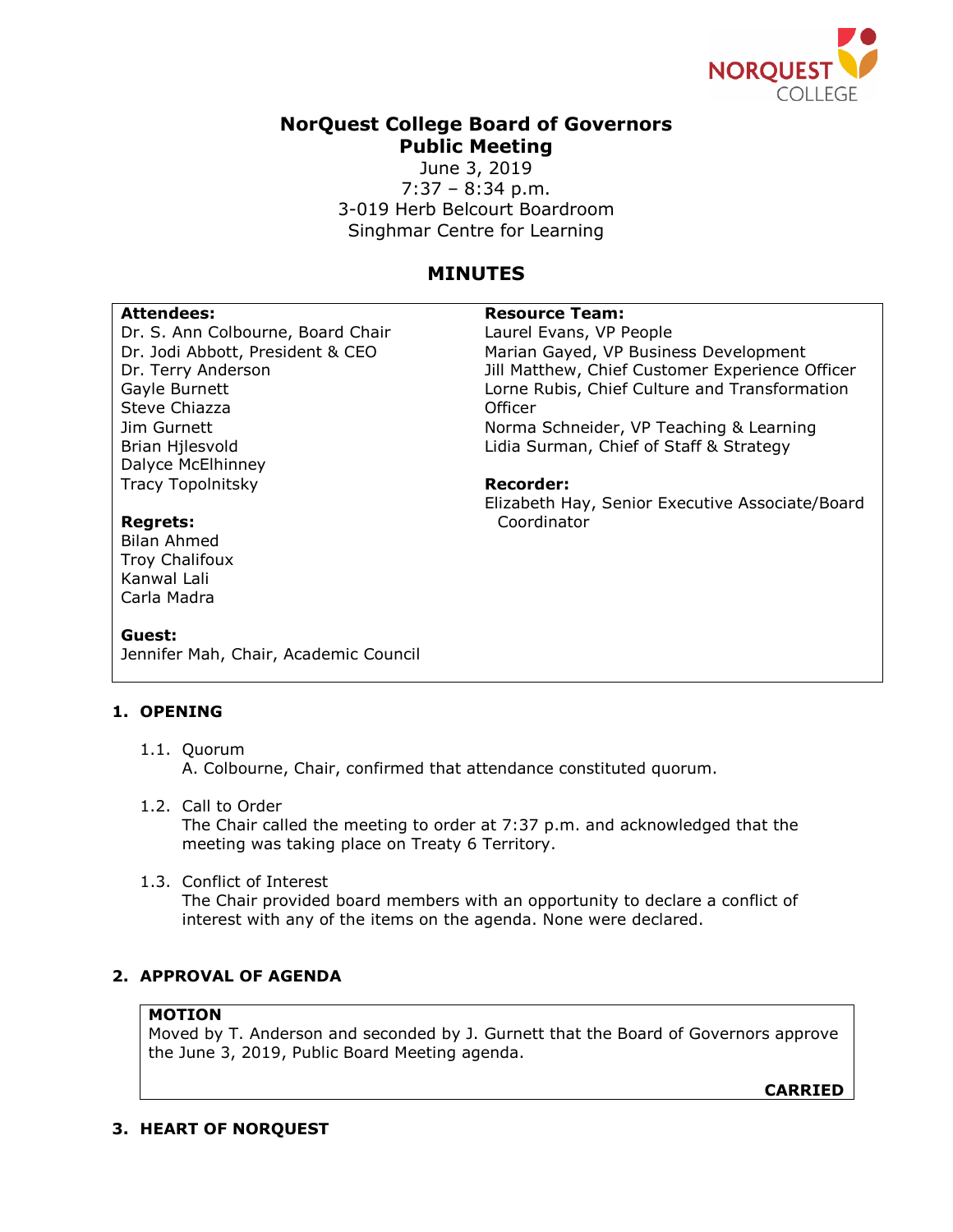3.1 What's at the Heart of NorQuest – A Student Story

Steve Chiazza, a student in the Social Work Program and the student member of the Board, shared his NorQuest story with the Board. As it was Mr. Chiazza's last meeting with the Board of Governors, Chair Colbourne and President Abbott also took the opportunity to present Mr. Chiazza with a token of appreciation from the Board for his dedication to the College.

# **4. APPROVAL OF CONSENT AGENDA**

# **MOTION**

Moved by S. Chiazza and seconded by T. Topolnitsky THAT the Board of Governors approve and approve/acknowledge all consent agenda items:

- 4.1 Minutes March 4, 2019
- 4.2 Comprehensive Institutional Plan 2018/2019 Q3 Report
- 4.3 Students' Association 2018 Financial Statements
- 4.4 Board Chair Report
- 4.5 President's Report
- 4.6.1 Finance & Audit Committee 2019- 2020 Work Plan
- 4.7.1 Governance Committee 2019 2020 Work Plan
- 4.8.1 Human Resources 2019 2020 Work Plan

**CARRIED**

# **5. MOTIONS / DISCUSSION**

5.1 Academic Council Report

J. Mah presented a report about the business conducted by the Academic Council over the past academic year; she noted that the Council this year was very engaged and attendance at regular meetings was consistently high, resulting in productive conversations and feedback from the meetings held.

5.2 Operating and Capital Budget

The Finance and Audit Committee met on May 23 and reviewed the budget in detail, and there were no additional members of the public present, so no additional presentation was made.

# **MOTION**

Moved by B. Hjlesvold and seconded by J. Gurnett THAT the Board of Governors approve the 2019-2020 Operating and Capital Budgets as presented.

**CARRIED**

## 5.3 2019-2022 Comprehensive Institutional Plan (CIP)

J. Abbott introduced the topic noting that the Comprehensive Institutional Plan is an accountability document submitted to the Government of Alberta. L. Surman explained the process for assembling the CIP, noting that the document was missing the budget that was approved in item 5.2, and may be updated to fix any typographical or grammatical errors before the Board Chair will submit the plan to the Minister on behalf of the Board.